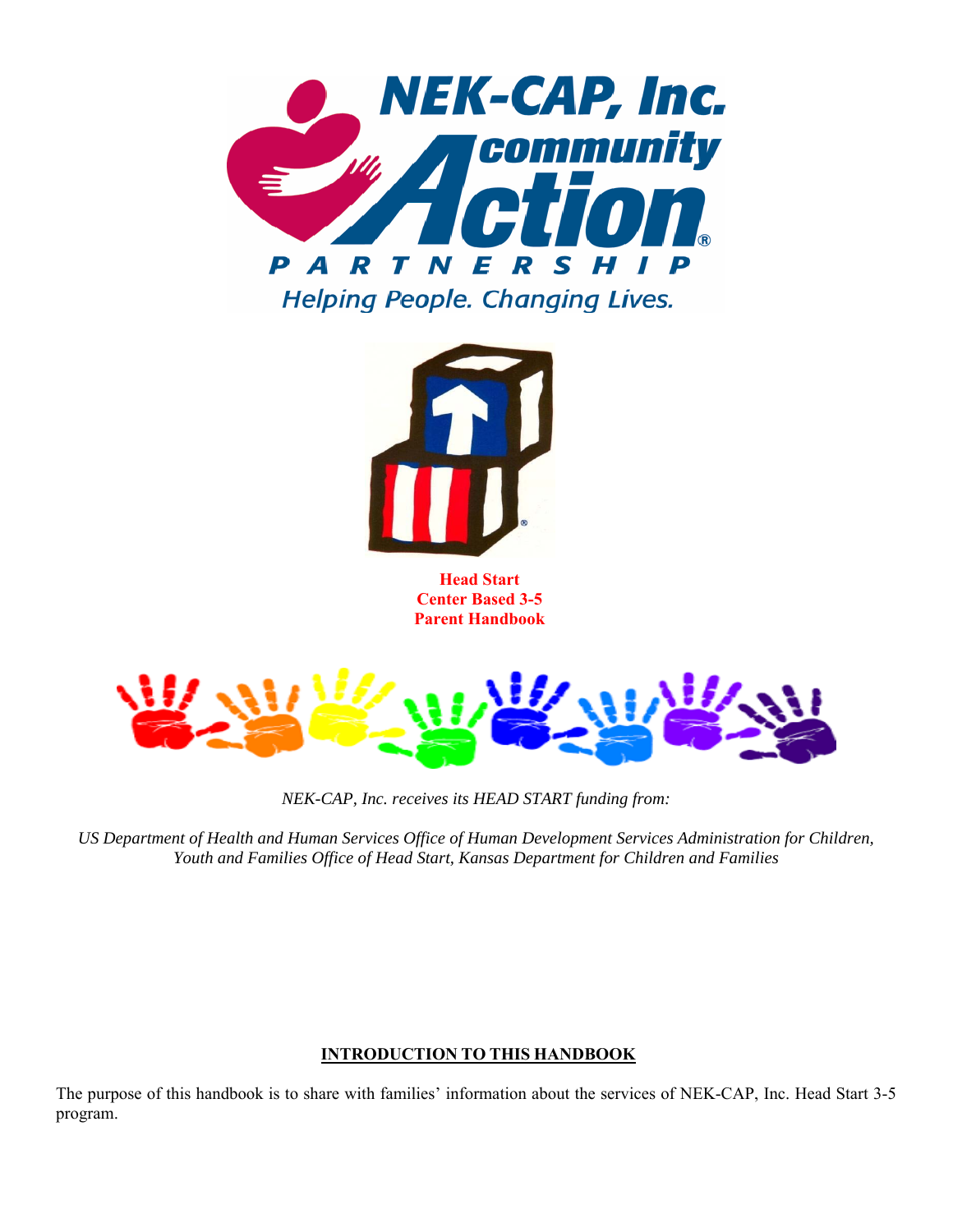Please keep this handbook in a place where you can look at it during the school year. After reading this information, if you have any questions please ask any Head Start center staff. The information in this handbook may sometimes change due to changes in federal, state, or local regulations.



**Your family is about to start a wonderful experience. The early years are important in developing skills for success. You are your child's first and most important teacher.** 

### **HEAD START PHILOSOPHY ON FAMILIES**

NEK-CAP, Inc. Head Start's philosophy on families is; parents are their child's most important teacher! It is important for a child to be ready to start kindergarten and have the skills to succeed and this starts at the home. NEK-CAP, Inc. Early Head Start and Head Start wants to support you in playing an active role in your child's education. We want your child to be ready for school as much as you want that for your child!!! We are excited to work with you and your family this year!! Welcome to NEK-CAP, Inc. Head Start!

### **NEK-CAP, INC. MISSION STATEMENT**

*We provide comprehensive education and social services to low-income community members through collaborative partnerships focused on promoting family development, empowerment, and economic security.* 

### **NEK-CAP, INC. VISION**

*One by one all families and communities become self-reliant.* 

### **COMMUNITY ACTION PROMISE**

*Community Action changes people's lives, embodies the spirit of hope, improves communities, and makes America a better place to live. We care about the entire community, and we are dedicated to helping people help themselves and each other.* 

### **As a parent, how can I be involved in Head Start?**

#### **NEK-CAP, INC. HEAD START Center Based 3-5**

**VOLUN** 4. Involvement in Home Activities with their children. Families **are asked to volunteer for Head Starter. A volunteer can help in the center activities, observe your child There are at least four major kinds of parent participation in local Head Start Programs: 1. Involvement in Decision-Making. (Policy Council &/or Parent Committee) 2. Involvement in the Classroom. 3. Involvement in Family Engagement Activities.**

others, or help with other things; such as planning activities with staff and other parents. Volunteering for tasks, reading and supporting the child's educational goals (homework) are all very important, check with the center staff to ask about the ways you can help. Ask staff for help with your in-kind homework tracking form. The program values and recognizes their volunteers in a special way at the end of the school year.

Thank you for your participation. It is really appreciated by NEK-CAP, Inc. Head Start!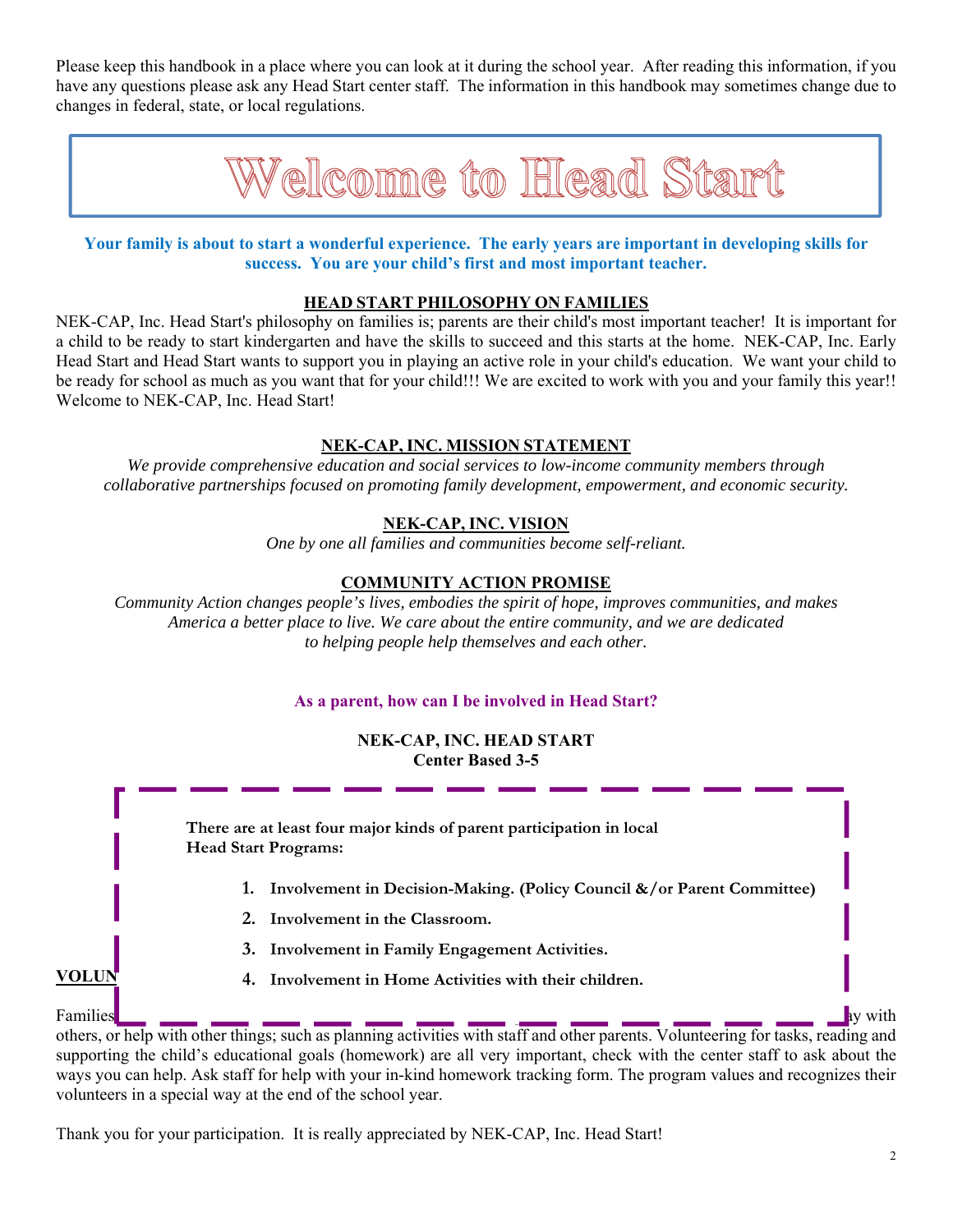Head Start is promoting school readiness for all children by providing engaging learning opportunities and experiences, through play, working together, talking, singing, listening, family style meals, and discovery. These opportunities are offered to families as well through family engagement activities. Parents are encouraged to plan with teachers for the children's educational learning experiences.



# **PARENT INVOLVEMENT AND IN-KIND**

Head Start funds come directly from the federal government. However, the government only funds 80% of the money necessary to operate the program. The other 20% must come from in-kind services from the families served by the program. In-kind is the donation of time, space, or materials used in the program. For every in-kind dollar that the program is not able to raise, the government requires the agency to pay back \$4.00 from our program's funds. Therefore, volunteer participation is critical to the operation of our Head Start program.

# **CONFIDENTIALITY STATEMENT**

ALL information regarding families and children IS kept **CONFIDENTIAL or otherwise required by state or federal law.**

**Your child's complete file is kept at the Head Start office where he/she is enrolled. These files are kept in a locked file cabinet (if there is a paper form).** Most of the children's files are electronic. NEK-CAP, Inc. takes our obligation to protect the privacy of your child's personally identifiable information very seriously. Please take time to review **NEK-CAP, Inc. Annual Notice Regarding PII and Parental Rights (bottom this page)**.

Those persons who have access to Head Start files are:

• The Kansas Department of Health and

Environment

- **Kansas Department for Children and Families**
- Any official representative U.S. Department of

Health and Human Services or U.S Department

of Agriculture (USDA)

- **E** NEK-CAP, Inc. Auditors
- **E** NEK-CAP, Inc. Administrative Staff
- Your local NEK-CAP, Inc. Staff
- $\bullet$  If subpoenaed, a court of law

# *NO VOLUNTEER WORKER WILL HAVE ACCESS TO YOUR FAMILIES' FILE*

# **NEK-CAP, Inc. HEAD START ADMISSIONS POLICY**

Early Head Start and Head Start are federally funded home visiting and preschool programs for income eligible families. Applications are taken on prospective Early Head Start and Head Start children. Each applicant is assigned points based on criteria categories established by the Head Start Policy Council. Criteria categories are: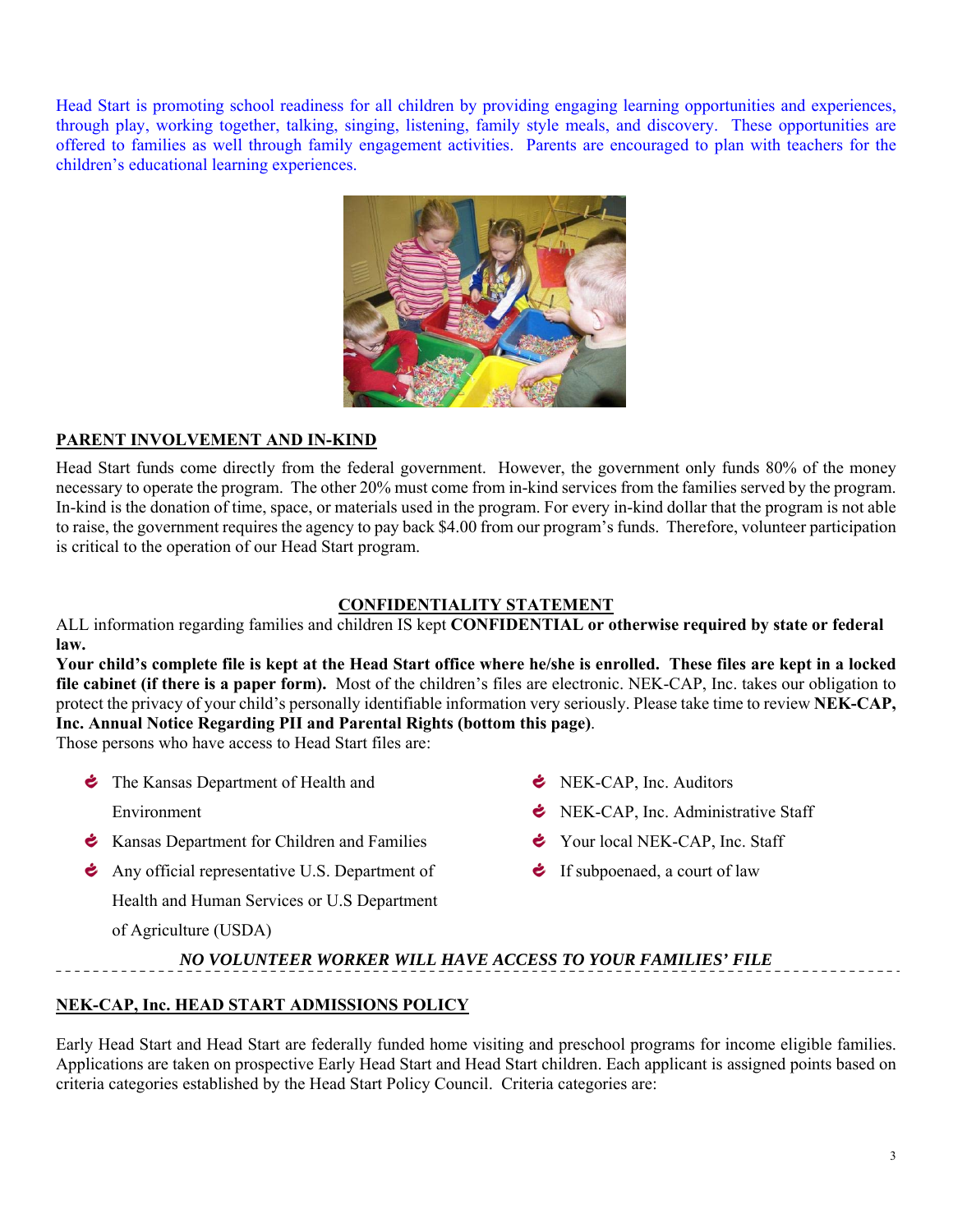Ċ parental status Ġ disabilities  $\dot{\bullet}$  income  $\bullet$  other social service needs  $\bullet$  age

As home-based caseloads and classroom capacities are met, children will be admitted based on established criteria and shall be non-discriminatory in regard to race, color, religion, national origin, ancestry, physical handicap, or sex in accordance with K.S.A. 44-1009



# **NEK-CAP, Inc. HEAD START CENTER BASED ATTENDANCE POLICIES**

### **ATTENDANCE**

Children are expected to be in attendance the full class time each day the center is open to maximize their Head Start experience. Head Start is a quality program and a new experience for your child. This is a time to help your child build a habit of good attendance for school readiness. **Studies show attending school every day increases a child's chances of success in school and in life and that even just 2 absences throughout each month for 9 months of school means the child is less likely to graduate from high school.** You have high goals for your child and their success in school and life and this is supported by their attendance.

Parent/guardians are expected to notify their Head Start center regarding a child's illness etc. on the day of absence, **within an hour of class start time**. Families are provided with the centers 800 number and/or cell phone numbers to call or text. Our goal is to make communication easy. If someone does not contact the center within one hour of start time, the center must contact the parent to ensure the child's well-being. If the parent/guardian cannot be reached on the phone, then a staff person will make a home visit to ensure the child's well-being.

When there are **several absences**, the following will take place:

- Staff will make phone calls or home visits to discuss the absence with the family.
- If unable to reach the family, notice will be given by letter that their child may not be eligible for the classroom program unless attendance improves. Staff will work with the parents to help their child maintain regular attendance.
- If parents do not respond, they will be sent a letter stating that their child will be put back on the pending/waiting list.

**Head Start Programs must analyze causes of absenteeism if the monthly average daily attendance falls below 85 percent.** Our Head Start centers need to have at least **85%** of the children in school each day and the programs needs parents to help us in reaching this goal.

# **ARRIVAL & DEPARTURE**

Due to state licensing requirements, for your child's safety, providing photo identification to pick-up/release child to individuals listed in the child's file is necessary. It is also necessary that you physically walk your child to the classroom and sign your child in. Your child can not arrive at the center until **10 minutes** before class starts and be picked up no more than **10 minutes** after class is over. If the parent is not there to pick up the child, at 10 minutes, and staff have not heard from the parent, they will begin calling the emergency contacts. If no one is available, the staff are instructed to report for abandonment. You will need to sign your child out as you pick your child up.

### **INCLEMENT WEATHER POLICY**

When public schools are closed due to weather, Head Start classrooms may close, too. The Head Start staff will help you set up for Learning Genie but if unable to do this, please follow the link to text caster below, so that you will be updated on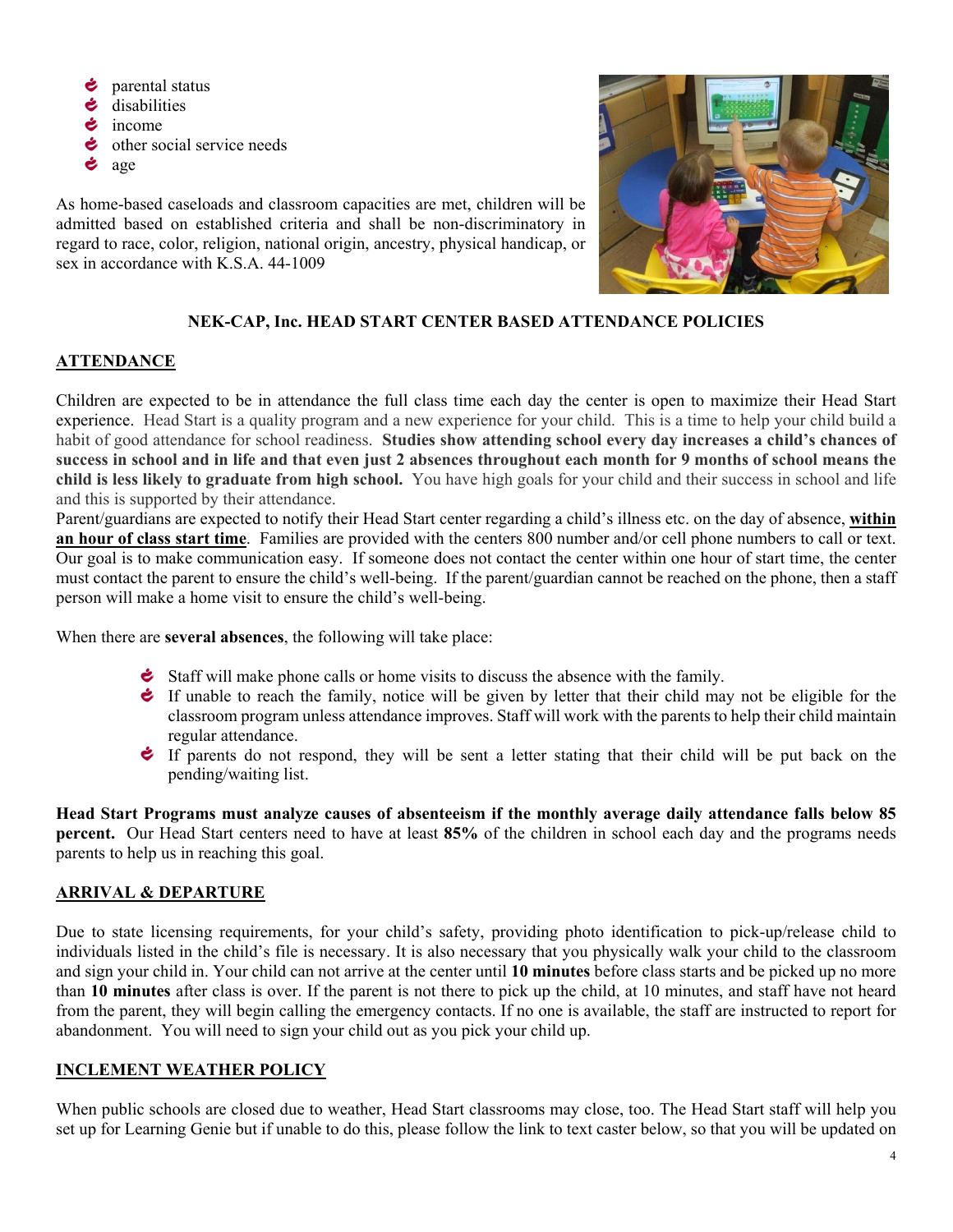center closings or route changes. In the event the Head Start center will be closing early due to weather; families will be notified through Learning Genie or text-caster. Although we will attempt to stay open whenever possible, the safety of the children and staff comes first. Also listen to: **Radio Station:** \_\_\_\_\_\_\_\_\_\_\_\_\_\_\_\_\_\_\_\_ **TV Station:**  \_\_\_\_\_\_\_\_\_\_\_\_\_\_\_\_\_\_\_\_\_\_\_\_\_\_\_\_\_\_**for closing announcements.**

Sign up for other **NEK-CAP ALERTS** and get important information about NEK-CAP, Inc. sent as email or text messages directly to your cell phone – sign up using this  $link$ http://my.textcaster.com/asa/Default.aspx?ID=f4bec92c-aeed-4bae-b626-3d01bc4f1b9b

# **EDUCATION IN THE CLASSROOM**

NEK-CAP, Inc. Head Start uses The Creative Curriculum for Preschool and the Frog Street Curriculum as our curricula to develop learning plans for our classrooms. These curricula help the teaching staff to set up the classroom into interest areas as blocks, dramatic play, creative art, fine motor, outdoors and reading and writing centers. The children will be able to interact with materials and other children in the classroom, thinking of new ideas, asking questions and solving problems and developing school readiness skills.

While the children learn and explore through play, the teaching staff interact with them to help them learn from their experiences. By observing the children, the teaching staff can plan how to work with each child individually and/or with groups of children to help them continue to grow. Play is a natural and important part of growing up.

### **OUTSIDE TIME**

Kansas Laws and Regulations for Licensing Preschools and Child Care Centers requires the children to play outdoors each day. When it is too cold or too hot for outdoor time your child's teachers will have indoor activities planned. Please dress your children accordingly.

### **VIDEOTAPING CHILDREN**

Our classrooms, playgrounds and office areas have been equipped with video cameras. These cameras are used for safety purposes and training by the program. The program does not share these videos with anyone outside of the agency, including parents. It is of the utmost importance to NEK-CAP, Inc. to provide your children with a safe environment while your children are in our care.

# **SOCIAL EMOTIONAL/BEHAVIOR POLICY**

NEK-CAP, Inc. Head Start wants your child to have the best time possible while in our program and be ready for kindergarten. One way your child can be ready is in social emotional growth. In young children, this means children can listen, share toys, and play with other children or adults. This prepares your child for going to kindergarten or to another preschool or child care.

It is a parent(s)/guardian(s) job, to make his or her child feel safe at home, when children feel safe they are less likely to act out or misbehave. While your child is in our classrooms, they will be safe and supported by our staff.

Head Start's Program Performance Standards (federal regulations) ask our program to observe your child's behavior. Our program begins this process with the ASQ-SE (Ages and Stages Social Emotional Questionnaire), which is completed by you and your child's teacher at a home visit. If it is determined that your child does have some behavior concerns, the teacher will notify the Mental Health and Disabilities Manager. Your child is supported in the classroom by teachers helping them problem solve and by modeling positive social skills. Together we can develop a Family Team Support Plan to help you work with your child in increasing positive behaviors. If necessary, your child's teacher will help you update a Family Team Plan or visit with you further about other possible supports.

### **DISABILITIES**

NEK-CAP, Inc. Head Start serves at least 10% children with special needs. We:

- $\bullet$  help families connect with special education services;
- work together with parents and programs;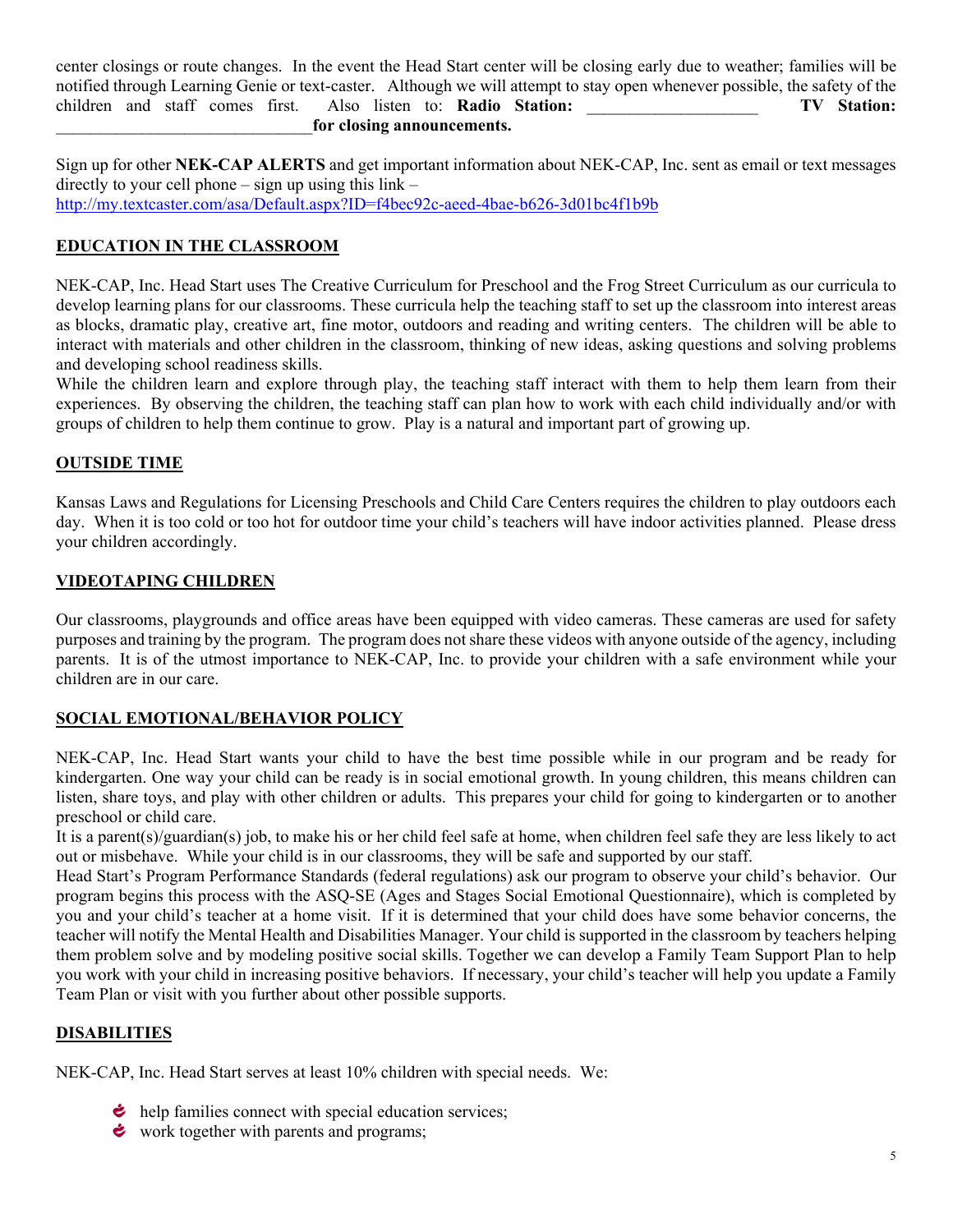- $\bullet$  include children with special needs in all classroom activities;
- $\bullet$  plan for transitions to children's next classrooms;
- exchange knowledge and expertise with families regarding children with special needs.

# **CULTURAL DIVERSITY**

Each child and family enrolled in Head Start is special in their own way. All cultures have knowledge, rules, values, advice, and beliefs for rearing children. Culture is a part of children's learning styles, values, and self-concepts. You are welcome to share traditions with your child's classroom and together we can add an activity or idea to the lesson plans.

# **PARENTAL PERMISSION FOR FIELD TRIPS POLICY**

To comply with state regulations, when Head Start plans a field trip; the staff will have the parent/guardian sign a permission slip for your child. The permission slip will include the time, date, place of the field trip and adults responsible for the children during the field trip. The time, date and place for the field trip will be posted at the center on a door or window visible to the parents.

# **FIRE DRILLS AND TORNADO DRILLS**

State regulations say our Head Start programs must do monthly fire drills. Children will be taught what to do in the case of a fire. They will be led to a safe area outside of the building. All classrooms have a fire evacuation plan and route posted in their classrooms.

Tornado drills will be held monthly. Children will be led to a tornado shelter or safe area and taught to sit in a protected fashion. All classrooms have a tornado evacuation plan and route posted in their classrooms.

# **ACCIDENTS AND EMERGENCIES**

If a child is hurt, first aid will be provided. The parent/guardian will be notified of injuries and medical emergencies. A KDHE Notification of Injury, Illness or Critical Incident report form will be filled out by classroom staff. The parent/guardian will be asked to sign the report, and they will be provided a copy of the report.

In the case of an emergency, one adult will stay with the child while another calls 911 and the parent/guardian. If the child is taken by ambulance, a center staff person will stay with the child until the parent/guardian can arrive at the hospital. **IMPORTANT: update Emergency Contact for Children and Families form as needed.** 

# **FAMILY DEVELOPMENT CASE MANAGEMENT and PARTNERSHIP**

NEK-CAP, Inc. Family Development Advocates (FDAs) work with you and give support to grow as a person. They will assist you in looking at your present situation and needs in different areas. FDAs coordinate direct services or referral(s) based upon the families' needs of housing, food and clothing and they will assist you on building on your strengths. You will have a choice to limit the level of services provided by the FDA. Family and Community Partnerships are an essential part of the Head Start program. The involvement allows parents a voice in parent education, program planning, and other program activities. Parents may serve as members of local parent committee and Policy Council and have a voice in program decisions. Participation in home visits allows participants to learn about the needs and development of their child Services are geared to each family's individual needs including community outreach, referrals, family development partnerships and emergency assistance or crisis intervention.

# **NUTRITION**

Family style meals are served in our program. Children will serve themselves from bowls, platters, baskets, and/or pitchers provided as appropriate. In the event a child arrives late to the center they will be offered a nutritious meal. A goal of the program is to introduce the children to a wide variety of foods.

What is he or she experiencing? Your child is getting the kinds of foods they needs to be healthy and strong, but there is so much more. Eating snacks and meals and doing related activities such as setting the table, cleaning up, and brushing their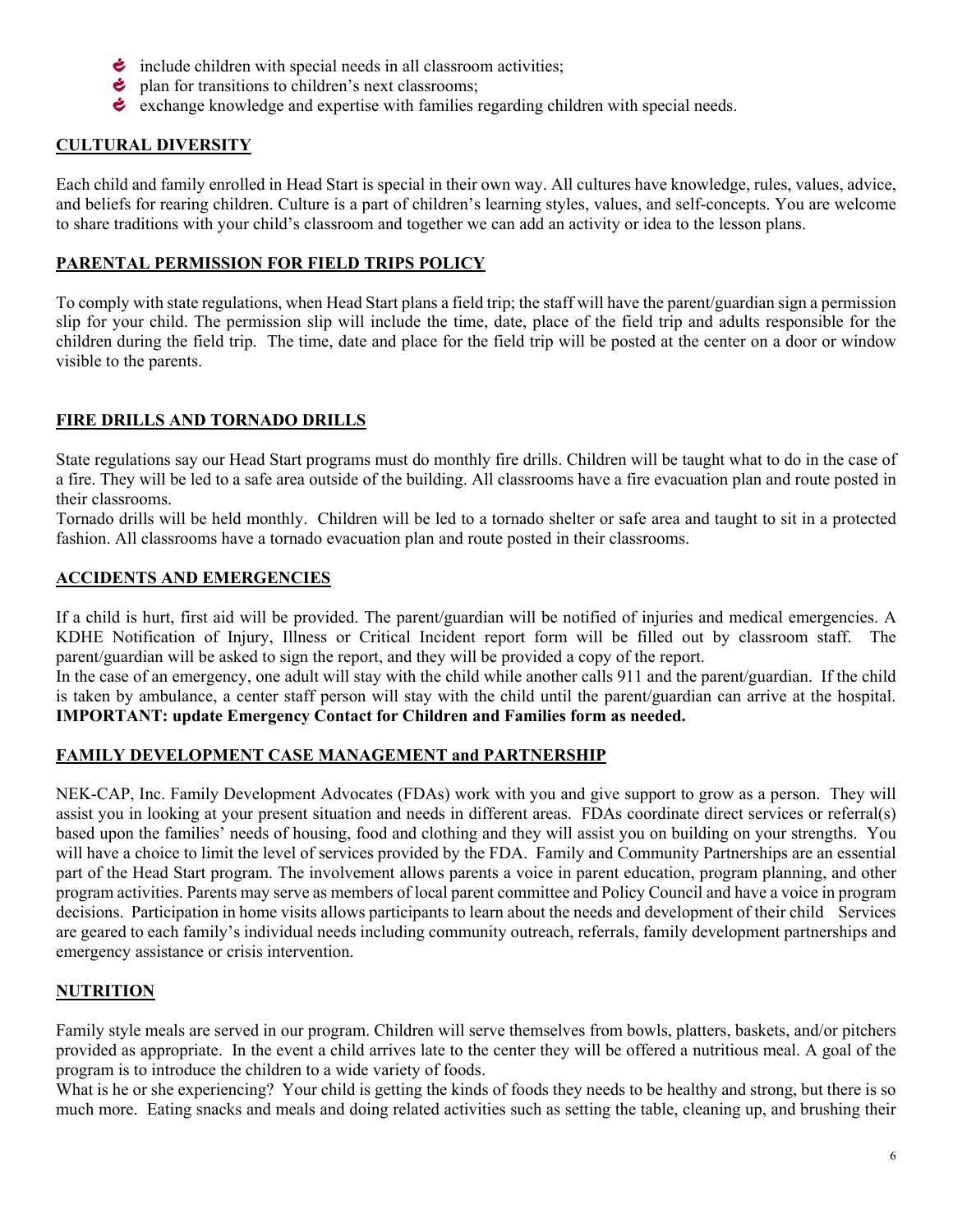teeth after eating – gives your child a chance to feel cared for, and develop self-help, communication, and social skills. Mealtime is also a chance for children to begin practicing good nutrition and healthy habits.

Children's experiences and the attitudes they form today will help shape their eating habits in the future. By modeling healthy practices and making eating a pleasurable and a social time, together we can lay the groundwork for nutritional and enjoyable eating for the rest of their lives.

Teachers and guests in the classroom will serve themselves in the same manner. Portion sizes for adults will be the same as those for children. Teachers will sit with the children during mealtimes, model appropriate eating behavior, and initiate conversations, similar to a home setting. Teachers will also use this time for learning so that nutrition education is incorporated into the routine of meals.

# *How We Can Work Together*

- Ċ. *You are welcome to join us for a snack or meal whenever you can, please call ahead to help with our planning.* Your child will love having you with us, so will we! In addition, you'll have a chance to see how we do things so you can ask questions and make suggestions.
- ڂ *Please share with us what your child experiences during mealtime at home*. What does your child eat and drink? Are there foods your family eats or doesn't eat because of religious, ethnic, cultural and personal preferences? What kinds of things do you talk about? How does your child participate? This kind of information will help us give your child a sense of continuity by talking about family meals and serving some of the same foods.
- Ċ *Give us any information we need to keep your child healthy and safe*. Let us know, for example, whether your child has any allergies or perhaps a tendency to choke. Keep us informed of any changes. A meal substitution form may be needed. Necessary adaptations will be made for any children with special needs.
- ی *Please ask us for menus and ideas for mealtime.* Sometimes it's hard to come up with ideas for meals. We'll be glad to give you some tips. We welcome your ideas as well.
- ¢. *Head Start provides the food for your child while they are in care*. **Please do not send any food or treats from home.** Only food that has been prepared under the supervision of the Head Start staff or Food Service personnel will be served to Head Start children.
- ڂ *NEK-CAP, Inc. Head Start follows the "division of responsibility in feeding" concept that Ellyn Satter outlines in her books Child of Mine and How to Get your Kid to Eat…But Not Too Much.* Parents and Caregivers are responsible for what is presented to eat and the manner in which it is presented. Children are responsible for how much and even whether they eat. **Head Start does not use food as a reward or punishment.** The children are encouraged to taste all foods, but they are never forced to eat anything they do not want.
- Ċ. *Head Start provides many opportunities for children and parents to learn about nutrition.* Let us know topics you or your child is interested in.

*Information adapted from – Head Start Performance Standards, The Creative Curriculum, and Ellyn Satter's Books.* 

# **HEALTH**

It is important for a child's growth that certain things are followed to ensure their health and well-being. We care about the families we serve by helping them understand the importance of healthy habits and helping practice this routine. NEK-CAP, Inc. Head Start does this by:

- Reviewing children's health records to make sure all required health items have been done.
- $\bullet$  Helping families apply for KanCare or Medicaid programs.
- $\bullet$  Helping families in getting children's medical and dental exams and shots as needed. Referring families to medical homes (medical, mental health, dental) as needed for follow-up care.
- Giving children, parents, and staff information on health issues.
- Using daily health habits and life skills in the classroom and at home.
- Keeping a safe environment in centers, on the playground, and during traveling.
- $\bullet$  Helping children and families use positive social emotional skills as an important part of a child's health and development
- Establish Individual Health Plans for children with Special Health Care Needs. Plans are required prior to attendance to ensure the safety of the child in the learning environment.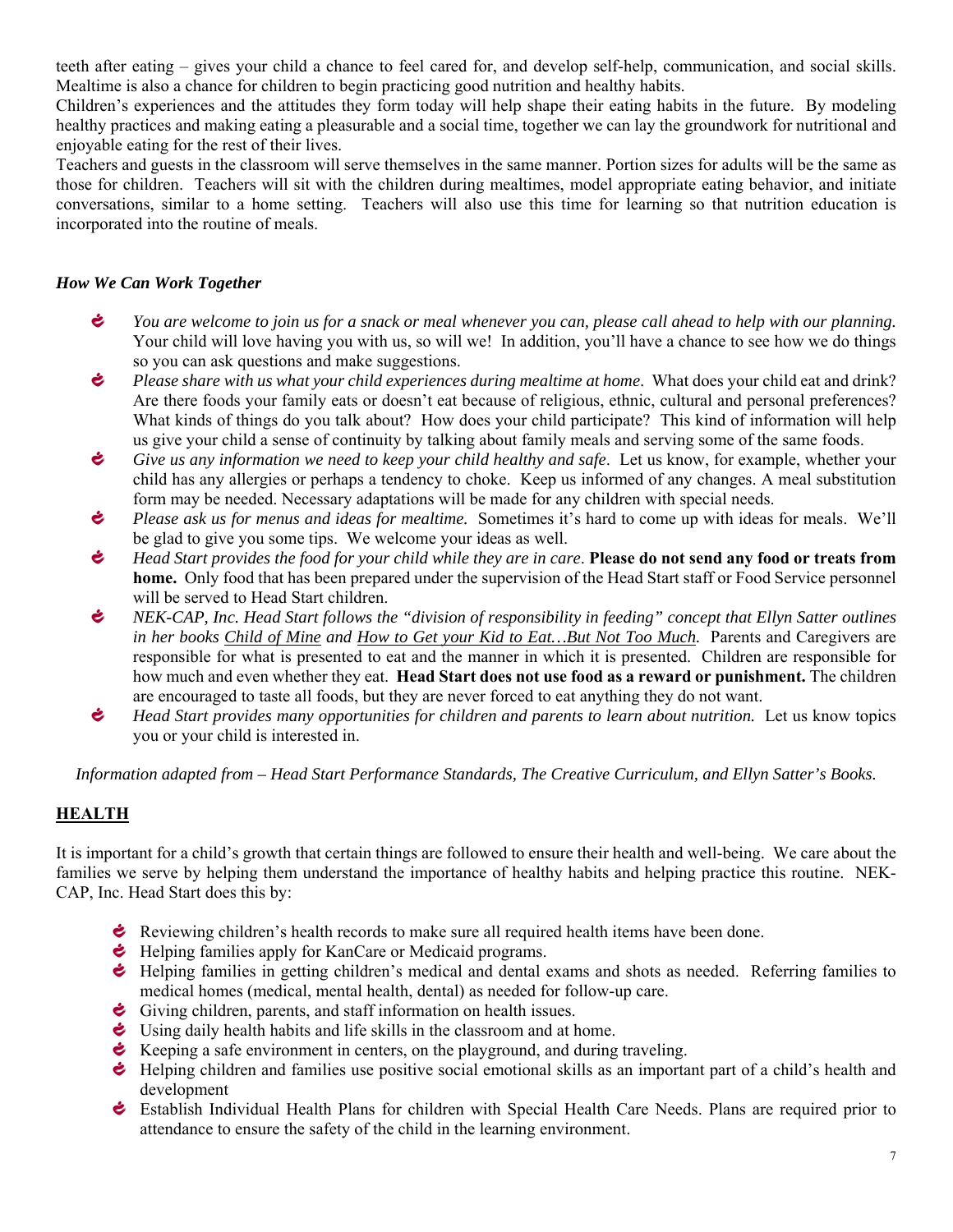**Report to Head Start any major changes in your child's health.** A child may develop new symptoms and/or diagnosis during the school year that require an IHP/INHP to be completed. A child may require temporary exclusion to allow staff to obtain an IHP and/or appropriate medical orders.

Some injuries and medical procedures require restrictions and/or modifications to daily activities. (Example: Broken Bones, Sprains, Surgery) Notify your center manager prior to child's return to discuss instructions and restrictions. If a child has a serious injury or surgery, Head Start will need copies of discharge paperwork (with any needed instructions-icing, brace) and a release to return to school with no restrictions prior to returning. If child has restrictions (temporary exclusion may or may not be required). Documentation of restrictions will be reviewed to determine if the child can participate safely in the classroom.

# **NEK-CAP, Inc. HEAD START – CENTER BASED ILLNESS POLICY**

In order to protect your child from undue health risks, Head Start asks that if your child shows any of the following symptoms please keep your child home. Contact your center as soon as possible.

# **CONTAGIOUS DISEASES**

Head Start follow's KDHE Requirements for Isolation and Quarantine of Infectious or Contagious Diseases. http://www.kdheks.gov/epi/download/KDHE\_Requirements\_for\_Isolation\_and\_Quarantine.pdf. Please notify Head Start Staff if your child has been diagnosed with an Infectious or Contagious Disease.

The parent, legal guardian, or other person authorized by the parent will be notified when a child has a sign or symptom requiring exclusion from the facility:

See a copy of the NEK-CAP, Inc., Signs and Symptoms of Illness Handbook for a list of contagious diseases at your Head Start center. NEK-CAP, Inc.

The caregiver/teacher should determine if the illness:

- a. Prevents the child from participating comfortably in activities;
- b. Results in a need for care that is greater than the staff can provide without compromising the health and safety of other children;
- c. Poses a risk of spread of harmful diseases to others.

| <b>CONDITIONS FOR EXCLUSION FROM HEAD START</b>                                                                                                                                                                                                                                                                                                                               | <b>CONDITIONS FOR RETURNING TO</b><br><b>HEAD START</b>                                                                   |
|-------------------------------------------------------------------------------------------------------------------------------------------------------------------------------------------------------------------------------------------------------------------------------------------------------------------------------------------------------------------------------|---------------------------------------------------------------------------------------------------------------------------|
| Axillary (armpit) temperature of 100° F or higher.                                                                                                                                                                                                                                                                                                                            | Free of fever for 24 hours (without the use<br>of fever-reducing medication).                                             |
| Temperature over 100° F axillary (armpit) or higher plus one of the following: Severe<br>cold with yellow-green nasal discharge, Cough, Sore throat, Sneezing, Swollen glands,<br>Skin rash other than mild diaper rash.                                                                                                                                                      | Free of fever for 24 hours, symptom free or<br>doctor's written approval to return.                                       |
| Cough, severe, where child gets red or blue in the face or makes high-pitched, "croupy"<br>or "whooping" sounds after coughing.                                                                                                                                                                                                                                               | Symptom free or written approval to return<br>by health care provider.                                                    |
| Breathing (labored, rapid, and/or wheezing)                                                                                                                                                                                                                                                                                                                                   | Symptom free or written approval to return<br>by health care provider.                                                    |
| An acute change in behavior including lethargy/lack of responsiveness, irritability,<br>persistent crying, difficulty breathing, uncontrolled coughing, noticeable (spreading)<br>rash, or other signs or symptoms of illness. until medical evaluation indicates inclusion<br>in the facility                                                                                | Symptom free.                                                                                                             |
| Uncontrolled diarrhea, that is, increased number of stools, increased stool water, and/or<br>decreased form that is not contained by the diaper or causing soiled pants; blood or mucus<br>in the stools not explained by dietary change, medication, or hard stools. In addition; two<br>watery stools in a 4 hour period or one large volume watery stool mixed with blood. | Free of diarrhea for 24 hours. Diapered<br>Children have their stole contained. Toilet<br>trained children are continent. |
| Toxin-producing E. coli or Shigella                                                                                                                                                                                                                                                                                                                                           | Written approval to return by health care<br>provider.                                                                    |
| Salmonella Serotype Typhi infection                                                                                                                                                                                                                                                                                                                                           | Written approval to return by health care<br>provider.                                                                    |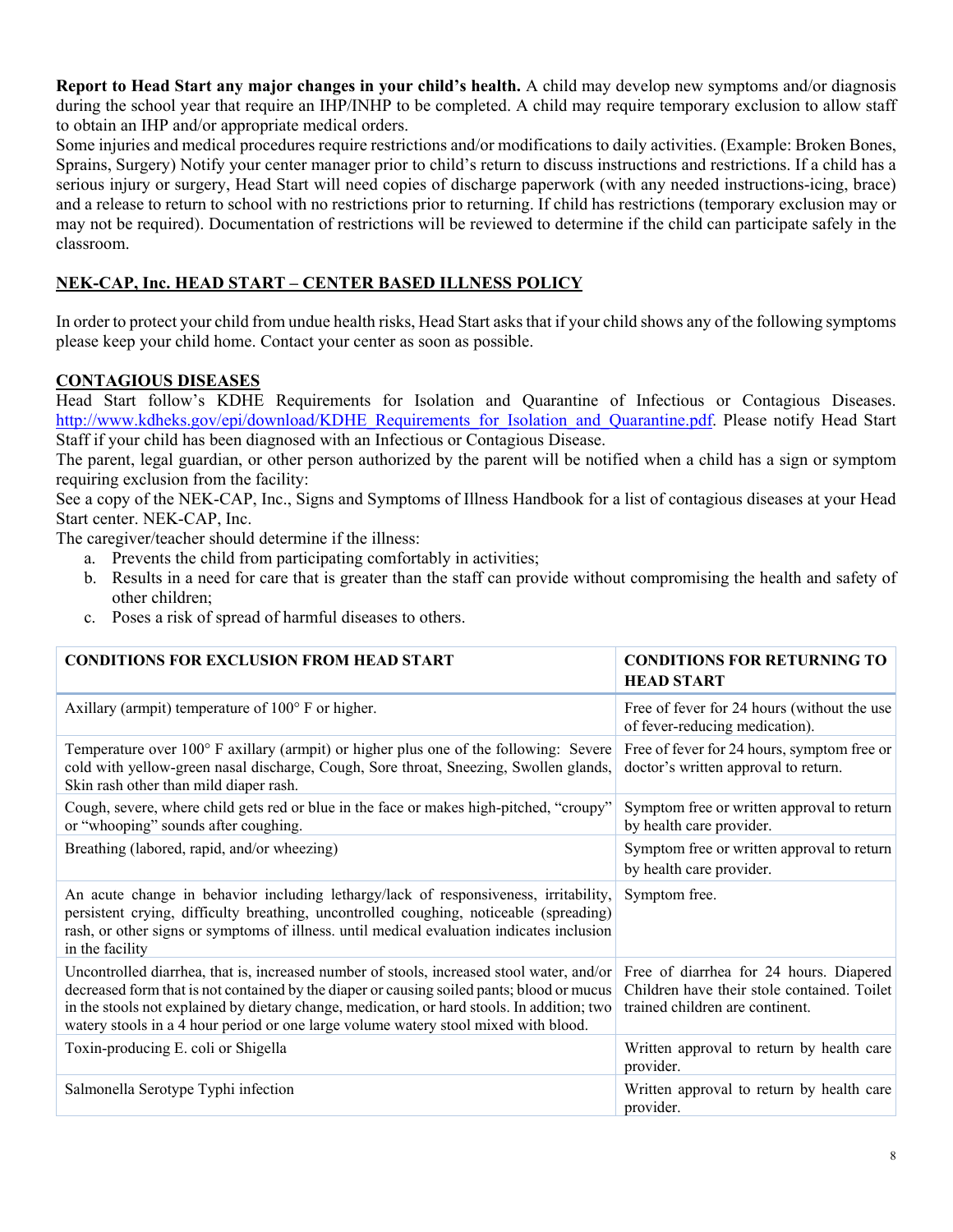| Vomiting more than two times in the previous twenty-four hours.                                                                            | Until vomiting resolves (free of vomiting<br>for 24 hours) or until health care provider<br>determines the illness to be non-<br>communicable, and the child is not in<br>danger of dehydration. |
|--------------------------------------------------------------------------------------------------------------------------------------------|--------------------------------------------------------------------------------------------------------------------------------------------------------------------------------------------------|
| Abdominal pain that continues for more than two hours or intermittent pain associated<br>with fever or other signs or symptoms of illness. | Free of upset stomach and vomiting for 24<br>hours and able to take food.                                                                                                                        |
| Mouth sores with drooling.                                                                                                                 | Symptom free or child's healthcare<br>provider or local health department states<br>the child is noninfectious.                                                                                  |
| Rash with fever or behavior change.                                                                                                        | Until a health care provider determines that<br>these symptoms do not indicate a<br>communicable disease.                                                                                        |
| Purulent conjunctivitis (defined as pink or red conjunctiva with white or yellow eye<br>discharge).                                        | Until 24 hours after treatment has been<br>initiated.                                                                                                                                            |
| Yellowish tint to skin or eyes and/or unusually dark, tea-colored urine.                                                                   | Symptom free or written approval to<br>return by health care provider.                                                                                                                           |
| Red watery or draining eye(s).                                                                                                             | All discharge from the eye(s) has<br>stopped or written approval to return by<br>health care provider.                                                                                           |
| Severe itching of the body or the scalp and/or constantly scratching the head Scabies,<br>Head Lice, or other infestation.                 | After treatment, including free of lice<br>Scabies until 24 hours<br>and nits.<br>following initiating<br>appropriate<br>or<br>antiparasitic therapy.                                            |
| Active/ Untreated Tuberculosis.                                                                                                            | Written approval to return by health care<br>provider.                                                                                                                                           |
| Impetigo                                                                                                                                   | Until treatment has been started.                                                                                                                                                                |
| Streptococcal Pharyngitis (strep throat or other streptococcal infection)                                                                  | Until 24 hours after treatment has been<br>started.                                                                                                                                              |
| Chickenpox (varicella)                                                                                                                     | Until all lesions have dried or crusted<br>(usually six days after onset of rash)                                                                                                                |
| Rubella                                                                                                                                    | Until 6 days after rash appears and as<br>directed by health department.                                                                                                                         |
| Pertussis                                                                                                                                  | Until 5 days of appropriate antibiotic<br>treatment and as directed by health<br>department.                                                                                                     |
| <b>Mumps</b>                                                                                                                               | Isolation for 9 days from unset of<br>symptoms and at least five days<br>following the onset of parotitis, except<br>when seeking medical care.                                                  |
| Measles                                                                                                                                    | Until 4 days after onset of rash and as<br>directed by health department.                                                                                                                        |
| Hepatitis A virus                                                                                                                          | Until14 days after onset of illness or 7<br>days following onset of jaundice and as<br>directed by health department.                                                                            |
| Influenza                                                                                                                                  | Isolation for seven days following onset<br>of illness or for the duration of illness if<br>the case is immune-compromised,<br>except when seeking medical care.                                 |

Note: Children may be cranky and not sick. Staff must use their judgment and their knowledge of the child, along with the signs and symptoms. Parents report doctor's diagnosis to Head Start for contagious disease report. In order to protect children and others from undue health risks, Head Start asks that if your child exhibits any of the following characteristics please keep child home for their safety and protection of other children and contact your center as soon as possible. **Please remember the importance in having your child immunized!**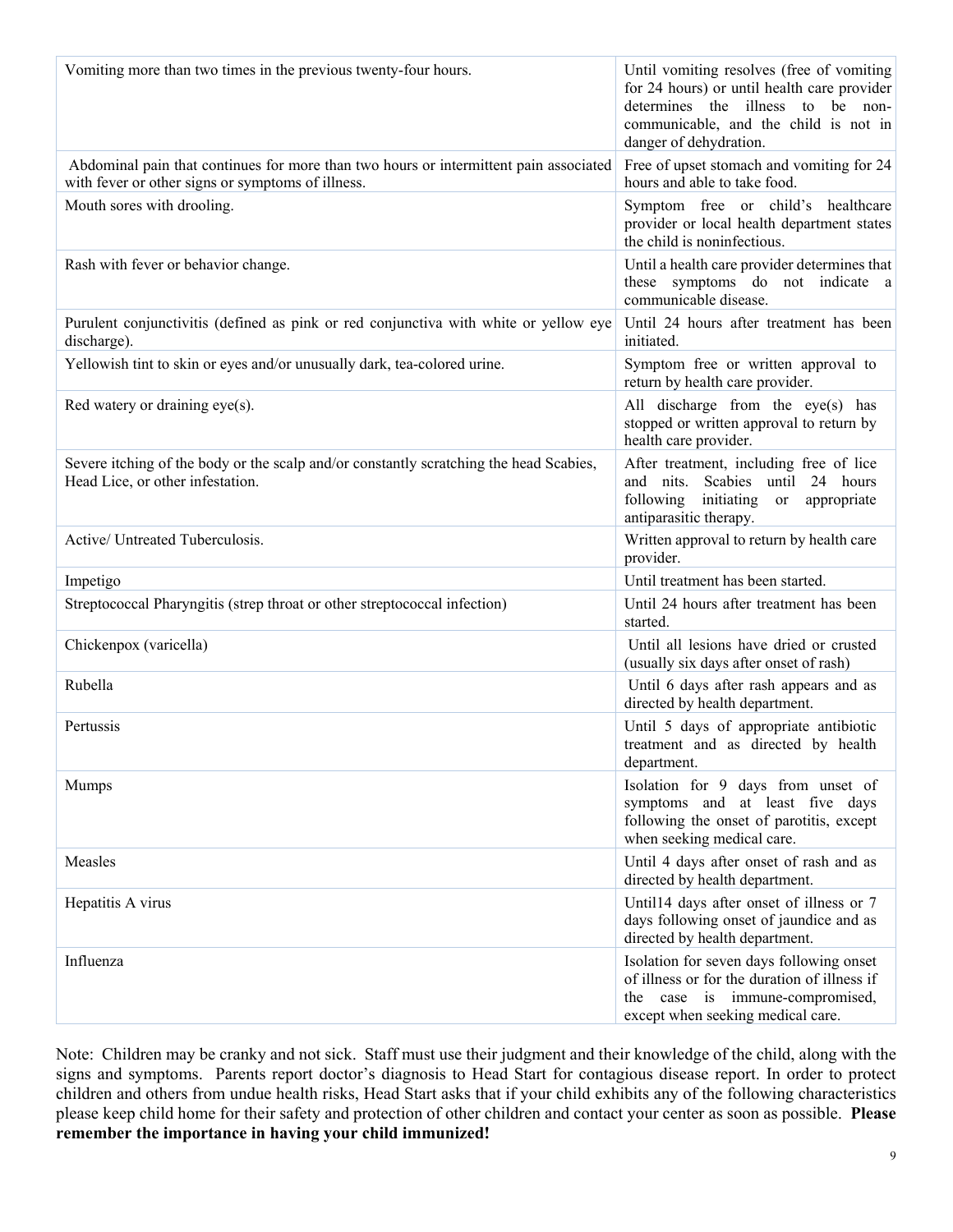CDC recommends that people get a flu vaccine by the end of October, if possible. However, getting vaccinated later can still be beneficial. Ongoing flu vaccination is recommended as long as flu viruses are circulating, even into January or later.

# **HEAD LICE POLICY**

NEK-CAP, Inc. Head Start Policy continues to remain no lice and no nits. Please check your child's head often and talk with staff about any concerns you may have.

# **CHILD ABUSE POLICY**

The Kansas Child Protection Act requires that suspected child abuse and/or neglect must be reported by health and school professionals. The report is made to Kansas Department for Children and Families (DCF) or other law enforcement. NEK-CAP, Inc. Head Start staff is required to report any suspected child abuse or neglect.

**1-800-CHILDREN Helpline** is an information and referral line for people who are concerned about the healthy development of children and the prevention of child abuse and neglect. Callers can talk to a trained individual who cares and wants to help.

### *HEAD START COMMITMENT TO FAMILIES*

*All Head Start staff, volunteers, and visitors in our centers will interact with all children and families in a manner of:* 

# *RESPECT and DIGNITY*

# *ENCOURAGEMENT and SUPPORT*

# *FRIENDLINESS and CARING*

### **Participant/Community Member Complaint Procedure This policy is for all NEK-CAP, Inc. Services**

In order to provide an opportunity for the expression of legitimate concerns of participants or community members with respect to the application of any NEK-CAP, Inc. rules or regulations (including the rules and regulations of funding sources), NEK-CAP, Inc. will consider complaints and grievances through the procedures established in the Multi-County Board of Directors and Policy Council's rules and regulations implementing this policy.

### **Step One:**

Program applicants, participants and community members shall make a written complaint (Complaint Notice and Resolution form) to the staff at their local NEK-CAP, Inc. center/office. Head Start – Center Manager; Early Head Start – Child and Family Advocate; Housing Choice Voucher and Tenant Based Rental Assistance – Housing Manager; Supportive Housing Program and Emergency Solutions Grant – Housing Continuum of Care Coordinator and Family and Community Resources – Family Development Advocate. If not associated with any program, the complaint will go to the Executive Director. Responsible staff has three days to come to a resolution and notify the complainant in writing using the Complaint Notice and Resolution document.

### **Step Two:**

If the complainant does not receive resolution in step one, they should complete another Complaint Notice and Resolution form and send their Head Start and Early Head Start and Community Service Block Grant related complaints to the Associate Director-Program Operation; HCV, TBRA, SHP and ESG to the Executive Director. Responsible staff have five working days to resolve the problem with a written notification being given to the complainant using the Complaint Notice and Resolution document.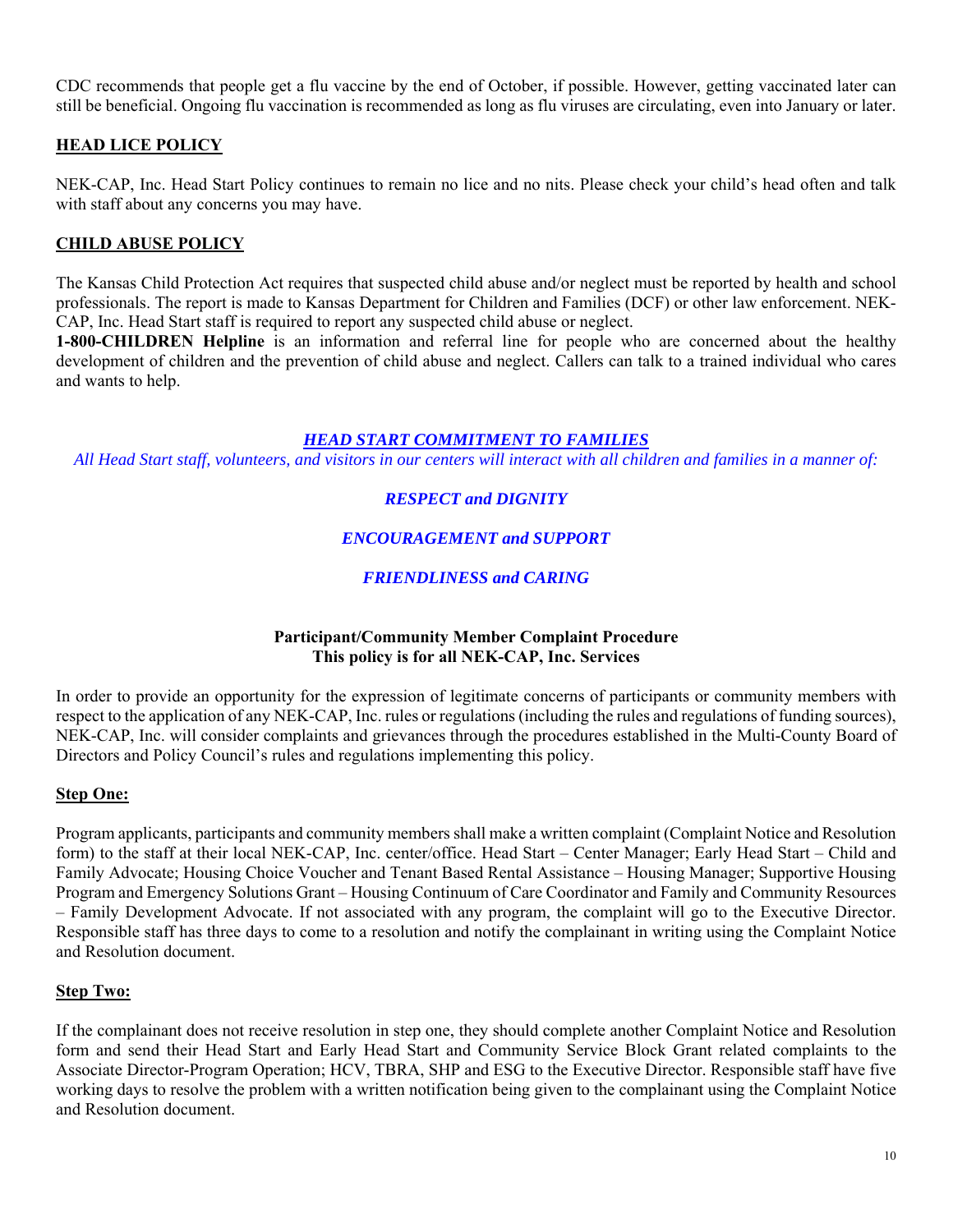# **Community Member**

The complainant would complete another Complaint Notice and Resolution form and the Executive Director would present it to the Multi-County Board of Directors for discussion and final resolution using the Complaint Notice and Resolution form.

## **Step Three:**

### **For Early Head Start and Head Start Related Concerns**

If the participant does not receive resolution in step two, they should then send another Complaint Notice and Resolution to the Executive Director. Responsible staff has five working days to resolve the problem with written notification being given to the complainant using the Complaint Notice and Resolution form.

### All other concerns

If the complaint cannot be resolved by the Executive Director in step two - the complaint shall go to the Multi-County Board of Directors for discussion and final resolution. The complainant shall receive a written notification of the resolution using the Complaint Notice and Resolution form.

### **Step Four**:

### **For Early Head Start and Head Start Related Concerns**

If the complaint cannot be resolved by the Executive Director in step three, the Associate Director-Program Operations will bring the complaint before the Policy Council grievance committee, which consists of the Chairman, Vice-Chairman, Secretary, and Vice Secretary of the Policy Council. The grievance committee will meet and come to a resolution to the problem and notify complainant in writing using the Complaint Notice and Resolution document.

#### **Step Five:**

### **For Early Head Start and Head Start Related Concerns**

The grievance committee may bring the problem before the Policy Council. If the Policy Council cannot come to a resolution, the grievance shall go to the Multi-County Board of Directors for discussion and final resolution. The complainant shall receive a written notification of the resolution using the Complaint Notice and Resolution form.

**Ongoing Monitoring** Policy Council Meeting Minutes and Board of Director Meeting Minutes

### **POLICY COUNCIL**

Head Start asks parents to serve as volunteers in the classrooms. Head Start also asks parents to be decision-makers in the Head Start program. One-way is through participation in Policy Council.

Parents taking part in Policy Council help in making policy decisions related to the Head Start program.

Policy Council membership must have at least 51% parents of the children enrolled in the program. Community members may be the remaining 49% membership. The NEK-CAP, Inc. governing body, Policy Council and staff are partners in a well-run Head Start program.